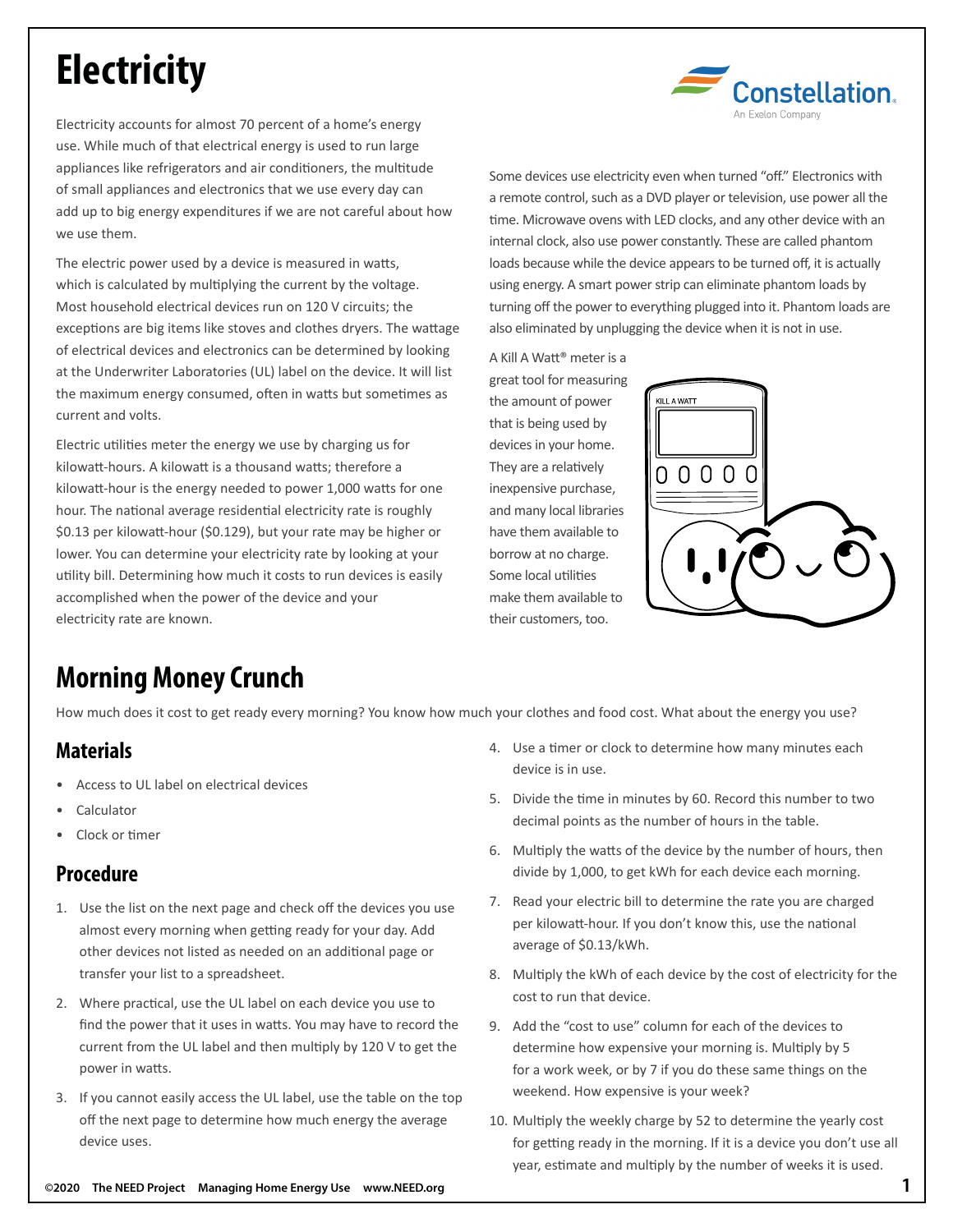## **Morning Money Crunch**

### **Average Kilowatt-hour Consumption for Common Household Devices**

| <b>Device</b>       | <b>Estimated Energy Usage</b> |  |  |  |
|---------------------|-------------------------------|--|--|--|
| Alarm clock         | 3 kWh / month                 |  |  |  |
| Cell phone          | 0.08 kWh / month              |  |  |  |
| Clothes dryer       | 3.2 kWh / load                |  |  |  |
| Clothes washer      | 3.5 kWh / load                |  |  |  |
| Coffee maker        | $0.4$ kWh $/$ hr              |  |  |  |
| Computer            | 0.05 kWh / hr                 |  |  |  |
| Curling iron        | 0.05 kWh / hr                 |  |  |  |
| Dishwasher          | 1.5 kWh / load                |  |  |  |
| Electric toothbrush | 0.08 kWh / month              |  |  |  |
| Fan                 | 0.03 kWh / hr                 |  |  |  |
| Fitbit              | 0.08 kWh / month              |  |  |  |
| Freezer             | 90 kWh / month                |  |  |  |

| <b>Device</b>            | <b>Estimated Energy Usage</b> |  |  |  |
|--------------------------|-------------------------------|--|--|--|
| Garage door opener       | 0.01 kWh / up-down cycle      |  |  |  |
| Hair dryer               | $1.5$ kWh $/$ hr              |  |  |  |
| Internet router or modem | 0.15 kWh / day                |  |  |  |
| iPod                     | 0.08 kWh / month              |  |  |  |
| Iron                     | $1.08$ kWh $/$ hr             |  |  |  |
| Microwave                | 0.12 kWh / 5 min              |  |  |  |
| Radio                    | $0.02$ kWh $/$ hr             |  |  |  |
| Refrigerator             | 150 kWh / month               |  |  |  |
| Stove                    | 1.25 kWh / hr                 |  |  |  |
| Straightening iron       | $0.05$ kWh $/$ hr             |  |  |  |
| Toaster                  | 0.04 kWh / use                |  |  |  |
| TV                       | $0.2$ kWh $/$ hr              |  |  |  |
| Well pump (2 HP)         | $1.5$ kWh $/$ hr              |  |  |  |

# **Data Table—Your Morning**<br>Source: Silicon Valley Power, National Grid

| <b>Device</b>            | Power (W) | <b>Minutes used</b> | <b>Hours used</b> | kWh total | <b>Electricity rate</b> | Cost to use |
|--------------------------|-----------|---------------------|-------------------|-----------|-------------------------|-------------|
| Alarm clock (example)    | 2.0       | 60                  | 1.00              | 0.002     | \$0.13                  | \$0.0003    |
| Cell phone               |           |                     |                   |           |                         |             |
| Clothes dryer            |           |                     |                   |           |                         |             |
| Clothes washer           |           |                     |                   |           |                         |             |
| Coffee maker             |           |                     |                   |           |                         |             |
| Computer                 |           |                     |                   |           |                         |             |
| Curling iron             |           |                     |                   |           |                         |             |
| Dishwasher               |           |                     |                   |           |                         |             |
| Electric toothbrush      |           |                     |                   |           |                         |             |
| Fan                      |           |                     |                   |           |                         |             |
| Fitness tracker          |           |                     |                   |           |                         |             |
| Freezer                  |           |                     |                   |           |                         |             |
| Garage door opener       |           |                     |                   |           |                         |             |
| Hair dryer               |           |                     |                   |           |                         |             |
| Internet router or modem |           |                     |                   |           |                         |             |
| iPod                     |           |                     |                   |           |                         |             |
| Iron                     |           |                     |                   |           |                         |             |
| Microwave                |           |                     |                   |           |                         |             |
| Radio                    |           |                     |                   |           |                         |             |
| Refrigerator             |           |                     |                   |           |                         |             |
| Stove                    |           |                     |                   |           |                         |             |
| Straightening iron       |           |                     |                   |           |                         |             |
| Toaster                  |           |                     |                   |           |                         |             |
| TV                       |           |                     |                   |           |                         |             |